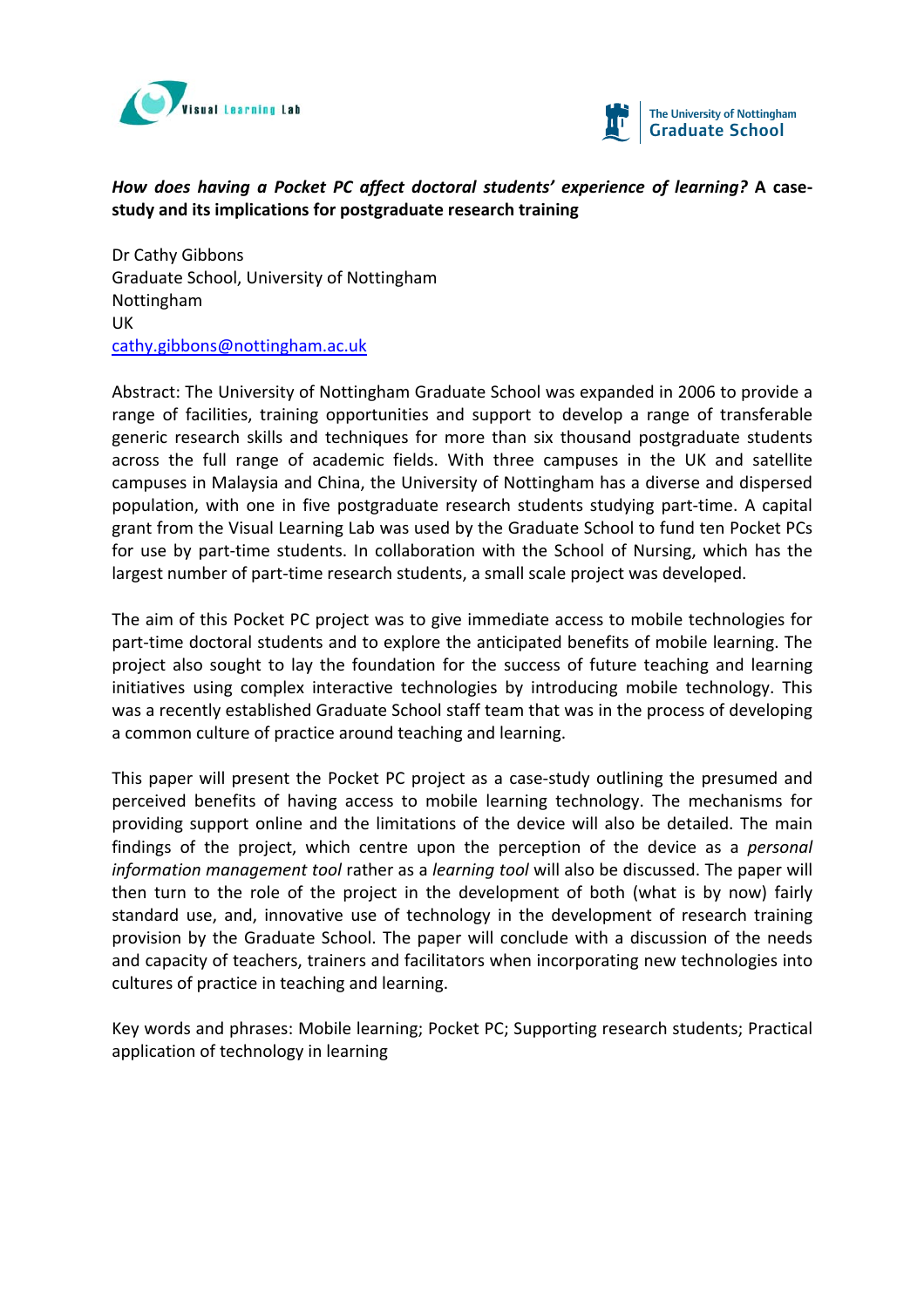



#### 1. Introduction ‐ Project context

The main focus of this paper is a project which gave doctoral students access to pocket PC technology. This section will give an introduction to the context in which the project took place. Subsequent sections will take the reader through a case‐study of the project and its findings, before moving to a discussion of the findings and the implications for postgraduate research training. Whilst the focus will be on doctoral research students, this paper and the findings will be of interest to e-learning researchers, educational practitioners generally, technologists in the field of e‐learning and managers who may be thinking of introducing new mobile technology for their team.

The Graduate School of the University of Nottingham UK was established in 1994 to provide a structural and strategic focus for postgraduate education within the University. Education and training for researchers, including postgraduate students, became the focus of new scrutiny in the UK as the UK government sought to address the skills required for a  $21<sup>st</sup>$ Century global economy. As part of the its productivity and innovation strategy, the Government commissioned Sir Gareth Roberts to undertake a review into the supply of science and engineering skills in the UK (HM Treasury*SET for sucess*, 2002). It was found that "The amount of training – particularly in transferable skills – available to postgraduates was criticised as inadequate, contributing to many employers not valuing a postgraduate student significantly more than a first degree graduate." (Roberts, 2002:32). The Research Councils UK (RCUK) began to implement the recommendations of the Roberts Review (2002) to improve researchers' careers and had already issued a Joint Skills Statement (*JSS*, 2001) which addressed significant areas of the Roberts Agenda, specifically Research Management; Personal Effectiveness; Communication Skills; Networking and Teamworking and Career Management. The Government's response to the review included the Roberts' Skills Training Fund, allocated to Universities on the basis of research student numbers. The University of Nottingham is in the top 10% of Higher Education Funding Council for England (HEFCE) funding for both teaching and research and is consistently in the top eight in terms of research student numbers (HEFCE *Research Assessment Exercise 2008: the outcome*, 2008). So, in 2004, whilst some Universities were starting to establish Graduate Schools, the University of Nottingham Graduate School was able to use this and other funding to expand beyond the delivery of core research and transferable skill courses to Postgraduate Research Students. The new remit included growth of wider networking between faculties and the development of a Graduate community, both nationally and internationally. Staff numbers doubled by 2005 (and are now almost four‐fold in 2009).

It is worth noting that Graduate Schools in the UK operate a number of different models. Some administer all academic postgraduate courses for a particular University or Institute. Others have individual graduate level 'schools' or departments that are part of an academic discipline school or faculty. At the University of Nottingham the Graduate School provides and administers research training and development activities for all postgraduate research students and early career research staff. These are registered with one of more than thirty academic Schools and Institutes across more than three national campuses and three international campuses (UK, Malaysia and China). All of our activities are free of charge to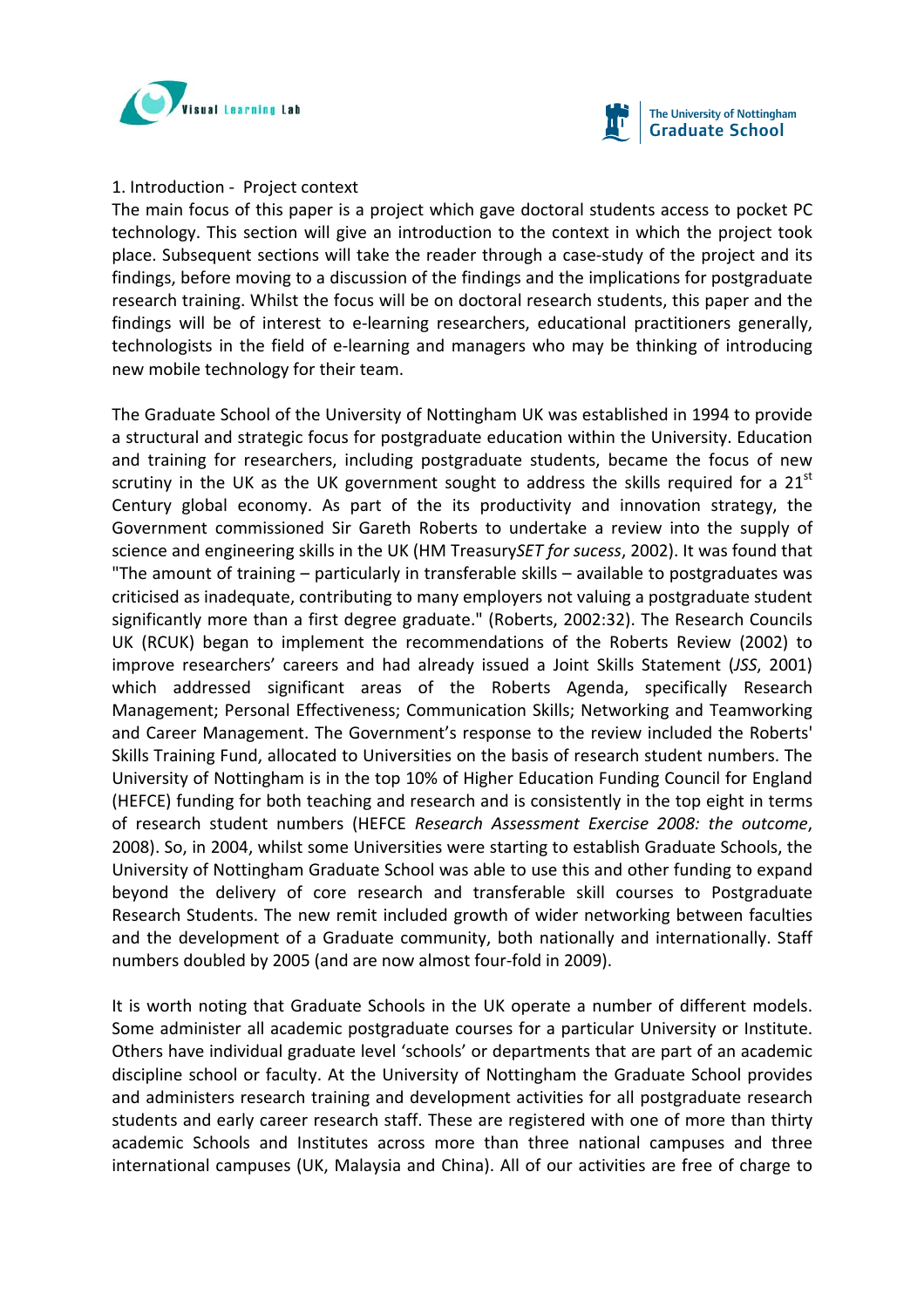



eligible staff and students. Postgraduate teaching and research training in the UK is guided by the QAA policy on good practice ("Code of practice for the assurance of academic quality and standards in higher education," 2004).

In terms of pedagogies, the Graduate School research training staff are particularly keen to move towards interactive and student centred models of learning and assessment. To achieve this, staff identified the need to develop more basic technological hardware competencies before moving on to complex learning contexts. This will contribute to a suite of web‐based training courses in Research Techniques as well as the use of more localised visual technologies, such as video recording and video conferencing in teaching and learning. Additionally it will be used to build on reflective learning practices amongst student researchers.

The Visual Learning Lab (VLL) is a HEFCE funded learning, teaching and research centre which supports a range of visual learning projects across the University of Nottingham (*The Visual Learning Lab*, 2007). In 2007 the Graduate School was successful in securing a capital award from the VLL to fund the purchase of visual learning technologies. Schools from across the University had reported a concern that part‐time students, particularly those who are based at a distance from their supervisor and central services, may feel isolated and lacking in support. Maximising inclusion for these students was and is an ongoing project for the Graduate School and its partners in the then UKGrad, now Vitae, Midlands Hub. To this end we approached the School of Nursing, which has among the largest cohort of part‐ time doctoral students, with an invitation to explore the presumed benefits of mobile visual learning for this group.

# **2. Case‐study of project**

## 2.1 Project Outline

The need for the development of a range of learning materials and methods had been identified as especially important for our regionally based part‐time nursing students, some of whom have to spend considerable time travelling. The substantive aim of this project was to give immediate access to mobile visual technologies for a number of specifically targeted students, and explore the presumed benefits of visual learning in relation to researcher activity, for these and other postgraduate groups. The central question for students therefore was *How does having this device change your learning?* The exploration also included examination of:

- **Types of learning materials accessed**
- Volume of material accessed
- **Perceived effectiveness of the learning material**
- Uptake of different types of material
- **Time management benefits**
- Range of learning contexts
- The suitability of the visual format for learning compared with audio format learning styles preference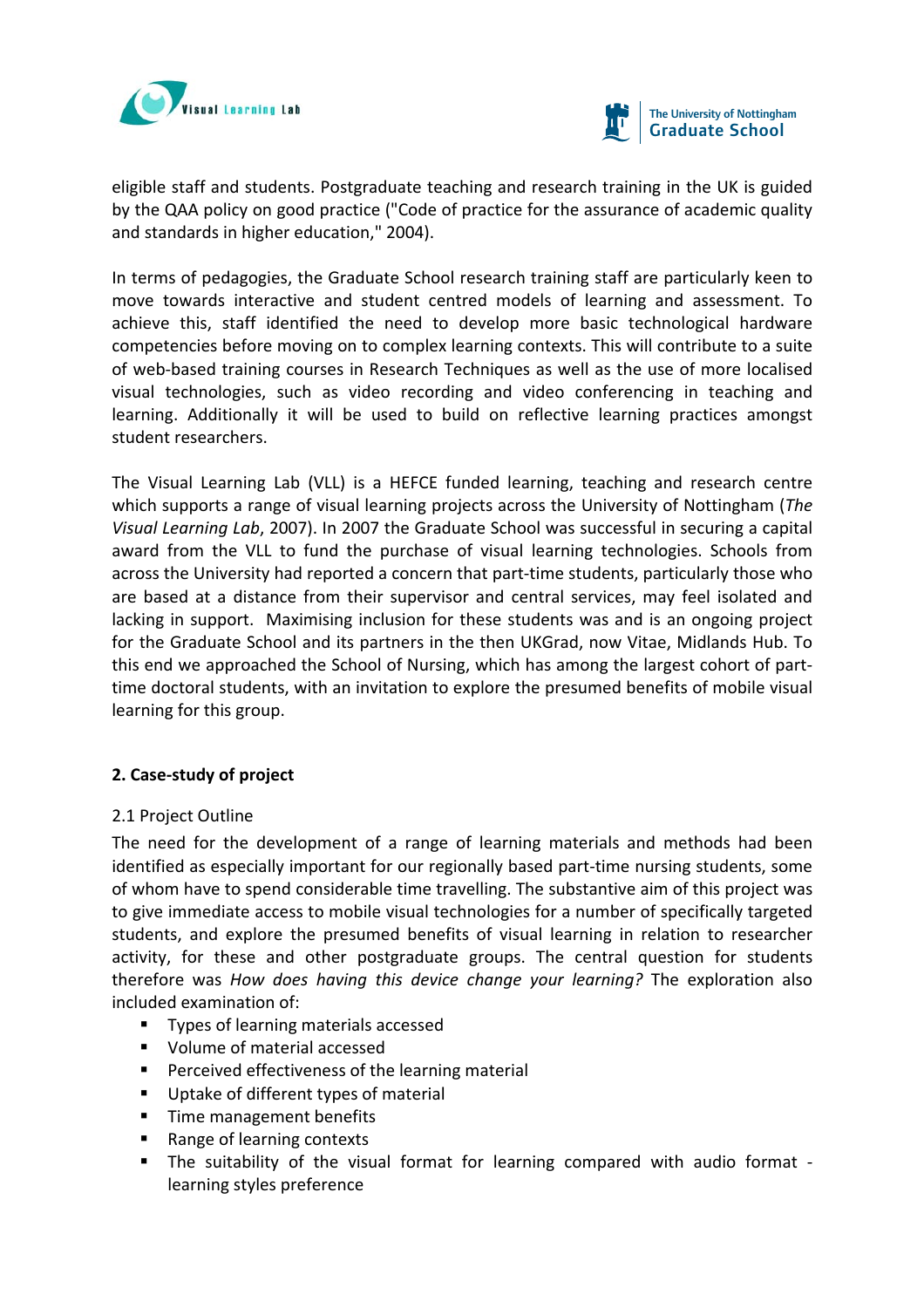



**Unforeseen use of the technology** 

The project was longitudinal, with a staged programme of investigation and evaluation. A cohort of postgraduate part‐time students from satellite campuses was identified in collaboration with the School of Nursing. The participants were given a HTC TyTN Pocket PC. The TyTN had the usual Microsoft programmes one would find on a PC. It also had camera, video and sound recording functions, as well as being a standard SIM card‐free mobile phone. It further promised access to the Internet via WiFi or phone network. Participants were supported by a face-to-face training session with the device and access to advice and blogging activities through the Blackboard Learning System, WebCT. It was envisaged that evaluation of the project would be both qualitative and quantitative, and employ such strategies as student reflection upon their own learning experience, student logging and blogging, WebCT discussions and questionnaires. The specific methods were to depend to a large extend on the usage by students. A phenomenological case-study method was employed (Cohen, Manion, & Morrison, 2000; Yin, 2009). Stage-gates were built-in to the project plan where the project working group would address such issues as initial and ongoing usability issues, evaluation methodology, seeding of further resources, dissemination and collaboration. The capacity to undertake such evaluations was provided internally by the Graduate School research training team, and the e-learning co-ordinator. The students were given the Pocket PCs for a period of not more than six months.

## 2.2 Participants

All of the participants were nursing lecturers registered for part‐time doctoral studies. They were all supervised for their doctorates centrally but worked at one of the many satellite locations of the School, or for another regional University. Hence they had frequent contact with the academic functioning of nurse training as part of their professional life, but were physically distanced from the research student culture and support mechanisms for their doctoral studies. There were six participants; three women and three men, equally distributed across the stages of doctoral study. Relevant School permissions were sought and they were recruited through the School of Nursing via email during the Summer of 2007. A training and development agreement was drawn up and one of the participants became a member of the project working group. The remaining four devices were distributed to research training staff (including the author) and the e‐learning co‐ordinator who were all members of the working group. This was in keeping with the secondary aims of supporting the development of Graduate School staff competence with new learning technology hardware.

# 2.3 Equipment

The TyTN Pocket PC has camera and video capability in addition to the audio and visual file playing functions of an MP4. This was seen as enhancing the potential for active engagement with the technology and a large range range of contexts in which visual learning may take place. It also allows direct communication with the user via email and possible WebCT discussion groups which were planned to aid data collection and monitoring of the project. It has mobile phone capability and 1Gb of additional card memory. It also has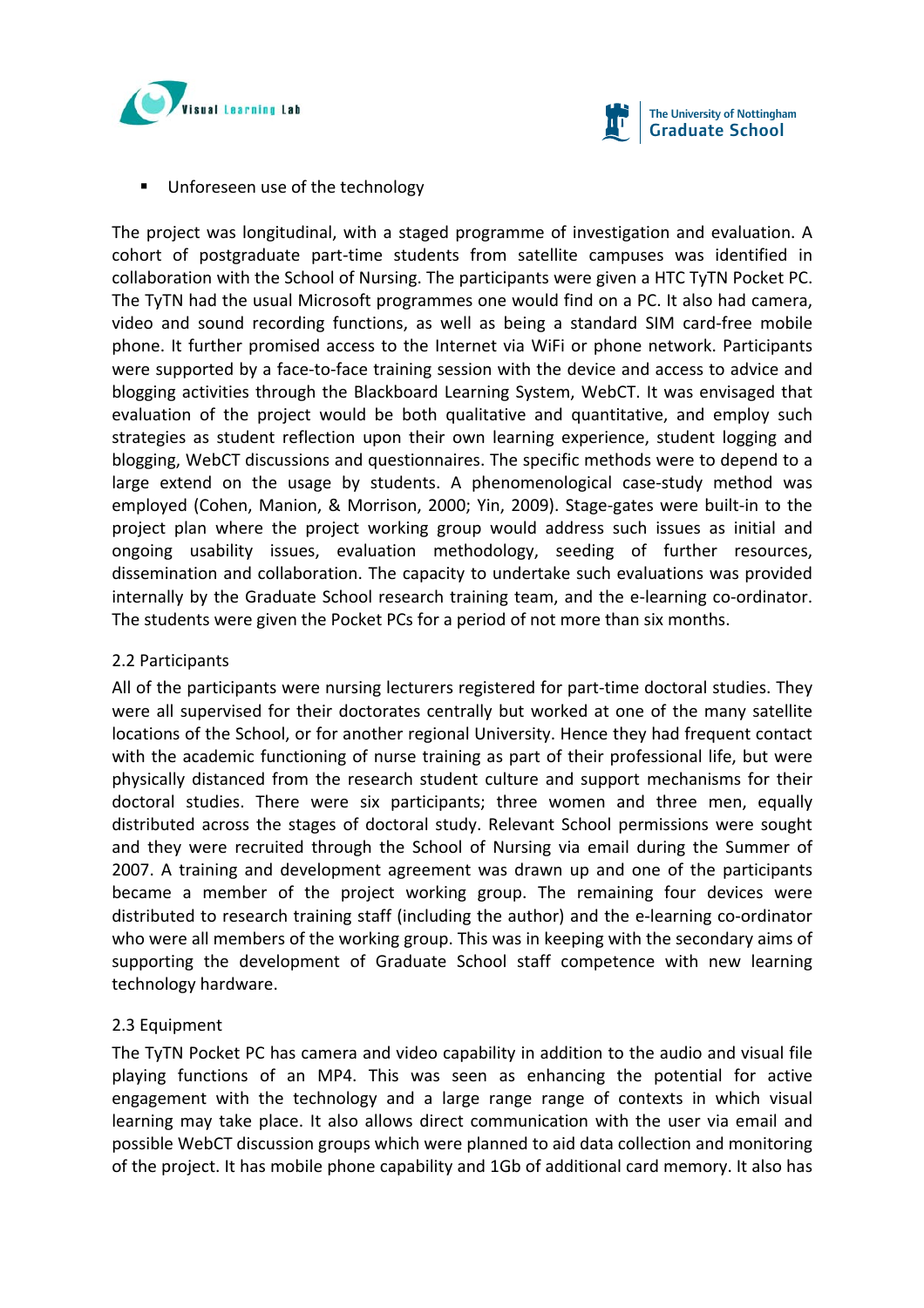



a WiFi connectivity function for free connection the internet through the University's WiFi system, or through home broadband systems. In 2007 it was a top of the range item. It was chosen above the iPhone as the University of Nottingham IS service supports PC rather than Mac systems.

## 2.4 Process and Evaluation

As stated in the outline, participants were given the Pocket PCs for a period of six months, and the project working group met every 2 months. The Graduate School has a working culture of monitoring and evaluation in achieving its objectives, both in generic and specific terms. There were three stages to the evaluation of this project:

In the first stage participants were given one-to-one instruction on the features of the device. They also gave a brief verbal report on previous experience of technology, self‐ report on competence, and expectations of the device. As the equipment was for remote use, the face-to-face introduction to the device and the WebCT group was an important scaffold for learning. It was suggested that the equipment would give students mobile access to the internet, PDF files, and video streams to support their learning about research as well as their substantive fields.

For the second stage, a WebCT online discussion forum was made available with support and input from the project lead and the user representative on the working group. This was available to students as soon as they had picked up their equipment. Further material and discussion points were provided with the help of the bi‐monthly working group discussion which helped to inform the nature of the input and support given. For example it was modelled to users that the equipment could be used to gather visual (and audio) data and be used as a tool for reflection in research. Blogging and journal streams with visual prompts (recorded by Graduate School staff using the TyTN) were created for this purpose in WebCT. Out of this arose the online *Research Café* (see next section)*.* In keeping with the phenomenological character of the methodology, the emphasis evolved to focus less on the technological functionality and more on the use of the device as a tool for facilitating learning about research.

The final stage involved the return of the device and a face-to-face exit interview. This was recorded and the transcript analysed. Interview themes included the original themes of competence, types and volumes of material accessed; perceived effectiveness of available learning materials; time management benefits; range of learning contexts and locations; suitability of visual format for learning compared with audio format; wider or unforeseen use of the technology; advantages and disadvantages; issues of cost. However, students were also encouraged to reflect upon the use of the device in their research activities, and their engagement with the support activities of the project, such as the WebCT group and the *Research Café*.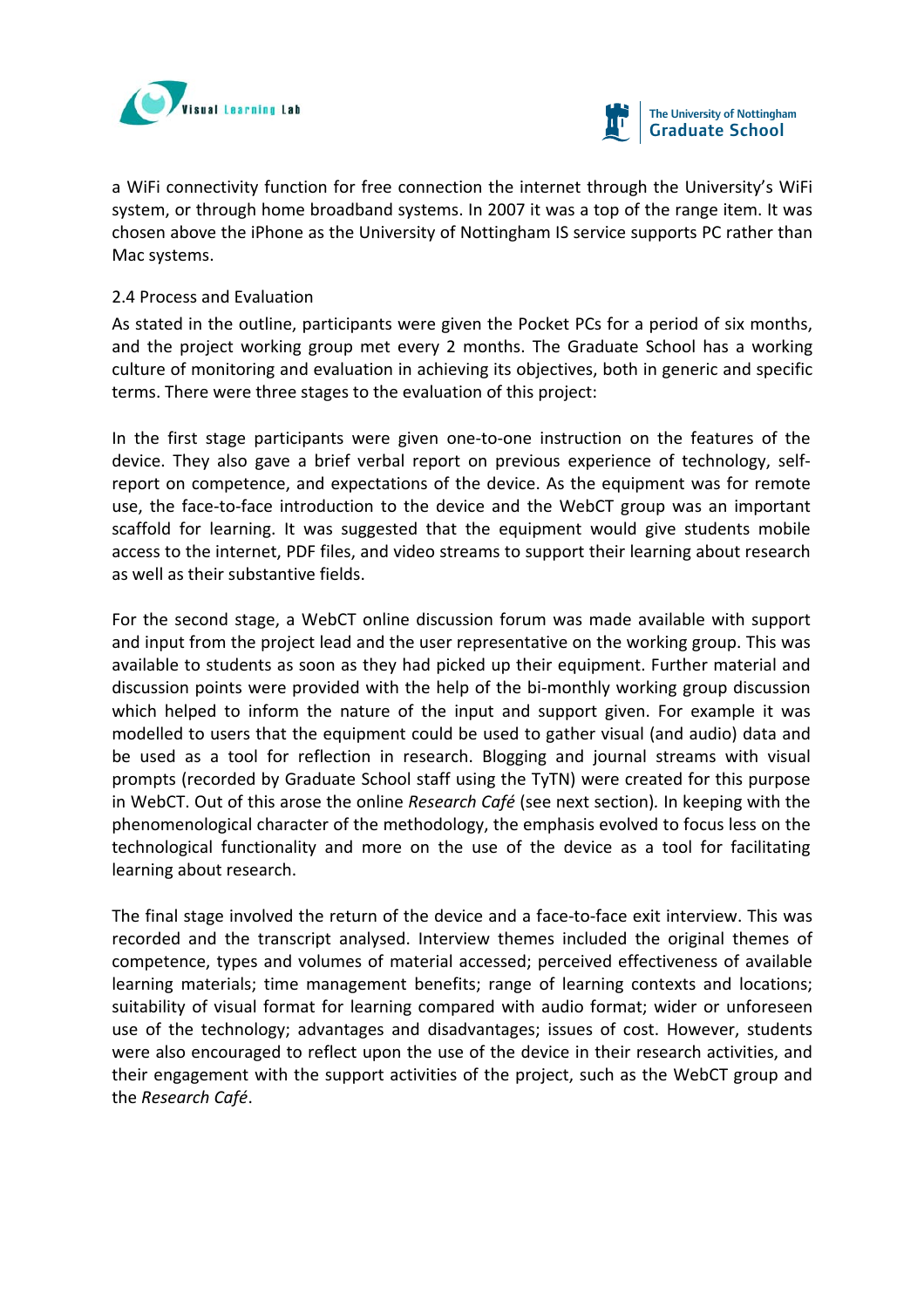



## 2.5 Research Café

The *Research Café* was an online asynchronous conference. The development of this activity arose as there was concern in the working group that engagement by participants with generic or substantive research discussions was minimal. The *Café* was modelled on the face-to-face activities of the School of Nursing which the project lead had encountered in her work with the School. The School has short informal Friday afternoon meetings which research students and staff attend. It also has bimonthly weekend activities with formal presentations from staff and students on research themes. The weekend activities were originally designed to support part‐time research students but proved popular with full‐time student as well. This online *Research Café* was seen as mirroring familiar developmental research activities of the School, with the technological challenge of using the technology to produce and make their submissions to the *Café.* The suggested theme for the *Café was* 'Research Ethics'. However, participants were invited to choose an unrelated research topic if it was more appropriate to their learning needs.

## **3. Case‐study findings**

Rogers, 1995 (in Carroll, Howard, Vetere, Peck, & Murphy, 2002) has theorised that people have a tendency to focus on ideas that match their existing needs, interests and attitudes. Therefore, from the outset it was important to identify the expectations of the user. In the first face-to-face meeting a range of overlapping expectations about how the device would be used was reported. These included: Using PC programmes on the device whilst on the move between locations; Synchronisation with home or work PCs; Keeping notes about research; Accessing and responding to emails; Mobile storage of data and documents.

Like Carroll et al (2002), we focused on the technology and an activities set which included work, leisure, and social and educational activities, rather than organisational systems. The extent of participant usage and evidence indicating the impact on their learning was initially evaluated from online discussion and an email questionnaire. There was a great deal of attention given to the functions and usability of the device, or to be precise, its lack of consistent function in giving WiFi and Internet access. Even where this aspect was a success, much discussion was around the physical quality of the device e.g. the likability or otherwise of the small buttons, the camera quality, the keyboard layout, and the size and weight of the device. There was little focus on the device as a tool for learning or communicating about research, and no unprompted discussion about their research learning. This was despite identifying research activities as part of their expectations of the project.

Carrol et al. (2002) describe the appropriation of new technology as a process of being attracted to technology, experimenting with it, and evaluating whether it adds value to one's lifestyle. They found that acceptance of technology amongst young people is filtered through such factors as convenience, affordability, support for their actual activities (rather than hypothetical ones) and satisfying a need for style or fashion. It would appear that participants in this project were prepared to accommodate small changes, or refinements to their usage of the technology. However for some the refinement needed to achieve desired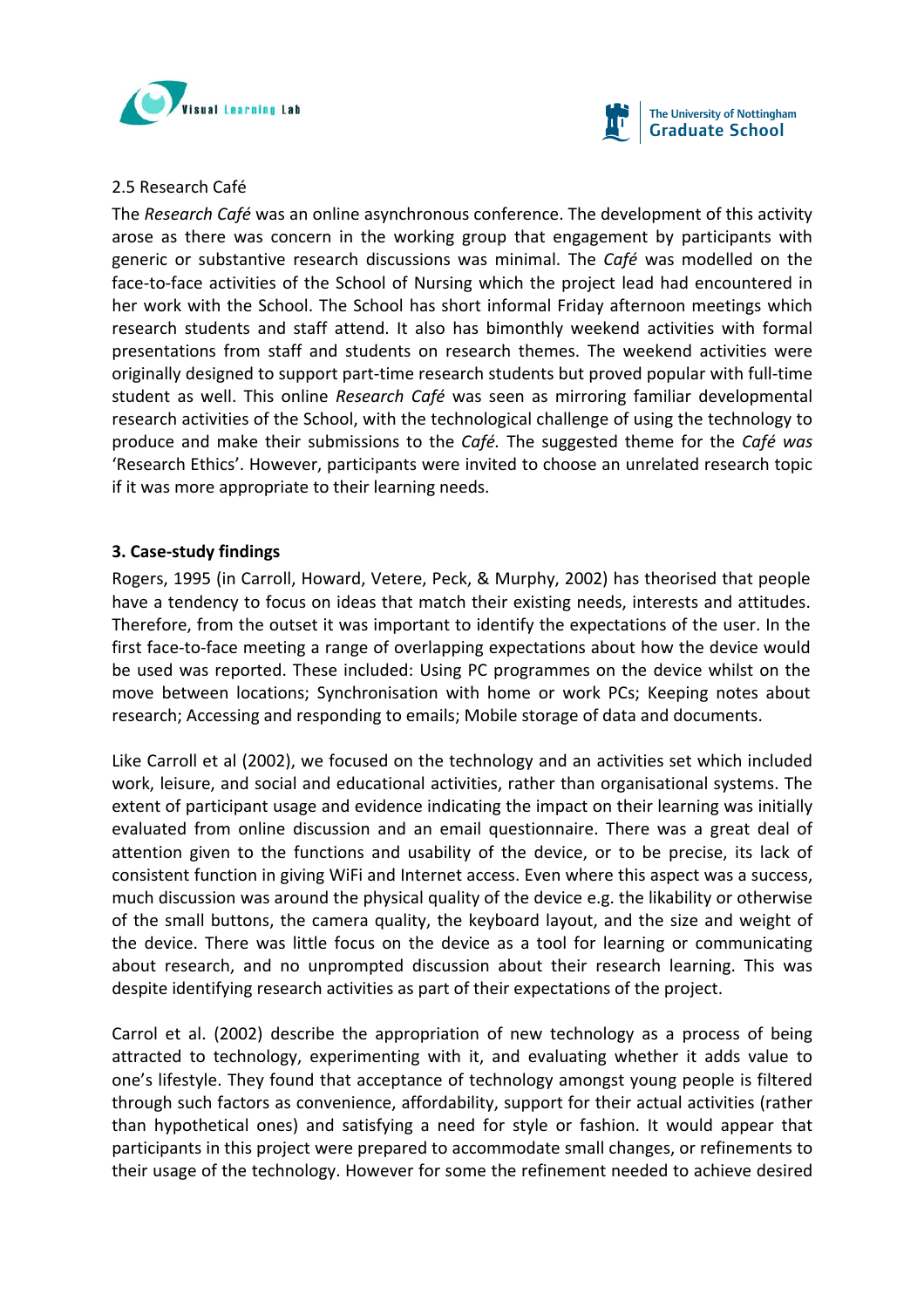



outcomes was too great, and as such they were disappropriation factors. These included, the device having too many unfamiliar functions, too great an investment of time required to make it function as desired, and fear of causing an institution‐wide system failure in one case (as compared with the common but transitory fear of breaking the device). However, these mature professionals had similar criteria for engagement with technology as the young i.e. convenience, affordability, and supportiveness of actual activities. Most of the participant learning was around the incorporation of technology into current behaviours (actual activities) e.g. using calendar and email functions, and handling new technology with greater confidence, rather than the generation of new behaviours (hypothetical activities). Moreover, there was little evidence of extending or changing learning behaviours with regard to their research.

Consequently, there was a concern in the working group that participants were experiencing the TyTN device as a glorified memory stick for the storage and portage of files, as users reported that the device was too small to create or edit MSOffice documents with ease. However the mobile and instant access to files meant that participants were able to incorporate the device into their lives as a constant presence and actively engage with its functions. Participants reported making most use of their devices in their work lives and its use in meetings was most common. Accessing the diary/calendar for future synchronisation, and reviewing and reading files were reported. Participants also reported using the TyTN to transport presentations to conferences, as in‐flight entertainment for family members, using the email function to send photos socially and to make audio notes around the home. Thus it was the context in which the device was used rather than any innovative combination of functions that added value for these users.

All of the participants actively engaged with ways of incorporating visual technologies into their work lives. However, when it came to their research tasks (such as online discussions and presentation of visual material) it seemed that participants were less aware of what the device might be used for. Therefore, research could be said to be constructed as a hypothetical activity (if only in relation to the technology). As such it required greater modelling for use as a research and learning tool, hence the decision by the working group to develop the *Research Cafe*. Despite low active engagement with the *Research Café* during the week it was open for discussion, participants in the exit interviews reported that it was a novel and helpful idea with regards to sharing, discussing and thinking about their research. Low active participation was attributed to lack of time and a curiosity to see what it involved before becoming involved themselves. They reflected that they had not thought of using the device in this way for communicating or thinking about their *research* until it was modelled by us, although it did not seem unusual to them to incorporate these kinds of visual and reflective activities in their teaching practice. Some expressed surprise upon reflecting that they had consciously transferred their skills and knowledge about health care technology into their acquisition of competence with the TyTN, yet had failed to transfer good habits and practice from their work lives into their research lives. This led to reflections upon their confidence in their identities as nursing educators as compared with their sense of themselves as researchers. That their studies were being funded by their employers raised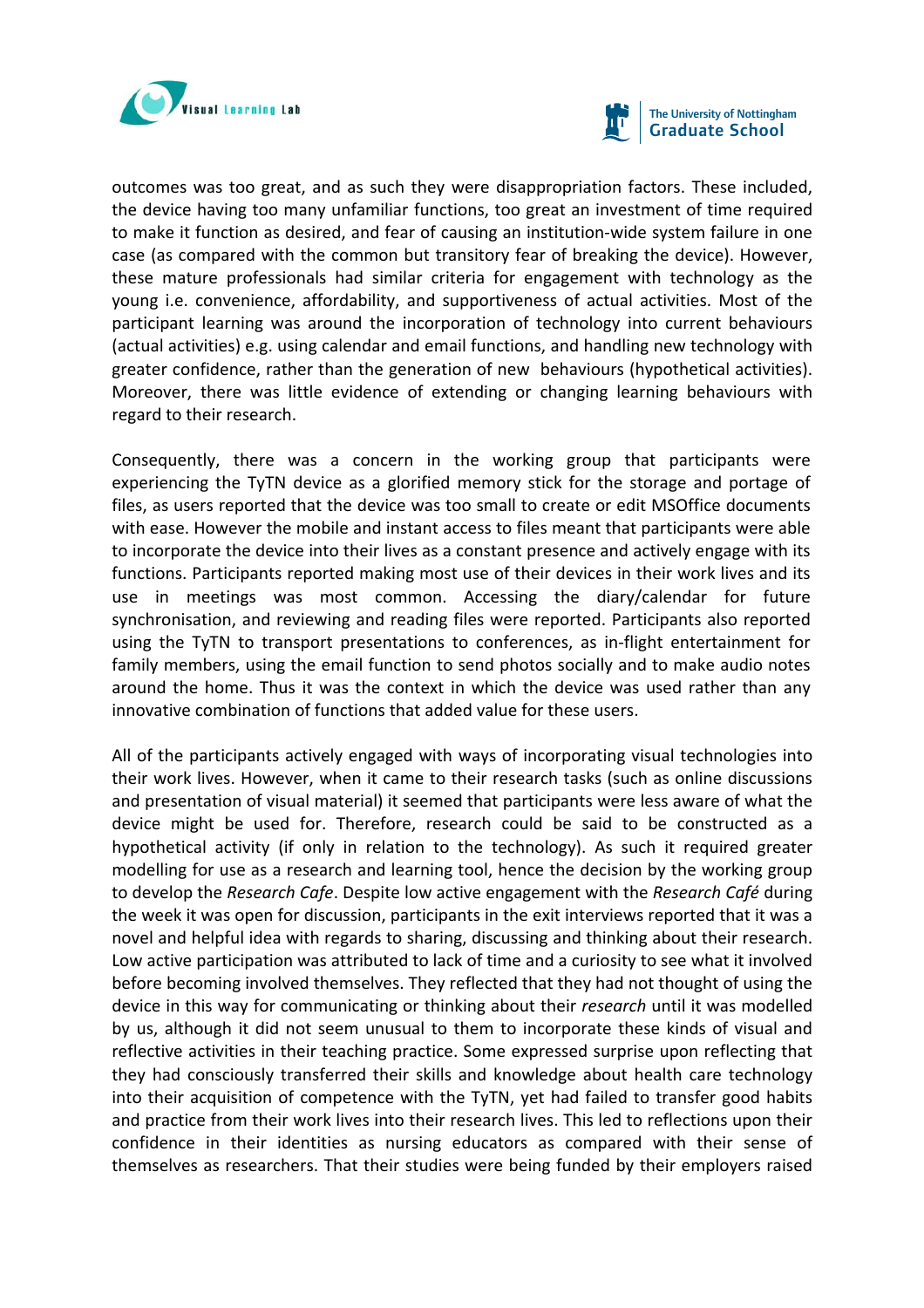



tension and even guilt around their identities and priorities. "Work always first, studies second". Interestingly, all of the participants pointed out, that when it came to technology, they were more concerned about function than fashion. Never the less, most of them made comments about the desirability of attractive pieces of technology or 'vicarious bling'. The capacity of a piece of technology to impress others at a meeting, either because of its aesthetic quality or its sleek functionality was a somewhat sheepishly expressed view. It seems that the appropriation of fashionable technology confers status and inclusion on professionals in their context, much as these kinds of device are viewed as symbolic goods amongst the young and socially excluded (Haddon, 2000). Certainly there is further scope in the data for a greater analysis of the participants' construction of their identities as Research Students as well as professionals and practitioners.

Despite the initial lack of progress in understanding the device as a research *learning tool*, the device was a success for most of the participants as a personal *information management tool*. (Gibbons, 2008). Participants agreed that generic planning functions assisted them with their personal organisation for work activities. This then impacted positively on the time available for research activities. Involvement with the project had given them an affirmation of the high level of their technical abilities and a greater awareness and appreciation of the support that is available to doctoral researchers. The reflexive nature of the exit interviews offered space for students to reflect upon their use of the device and the opportunities for transferring their professional practices into their research lives.

## **4. Implications for research training**

This project was seen by the Graduate School as part of laying the foundations for the success of future initiatives using complex interactive technologies to enhance the Postgraduate student learning experience at all the University campuses: Nottingham, Malaysia and China. As anticipated the learning from this project has helped staff to:

- Support the expansion of current courses and teaching practice
- Allow the expansion of visual media in planned new teaching and learning practices using online technology such as video streaming
- **Increase access to learning materials for geographically isolated students, both** nationally and internationally
- Develop cultures of practice within the Graduate School to normalise the use of technologies in teaching and learning, and the dissemination of ideas and practice in the learning community
- Build on a burgeoning knowledge and interest in staff and students for enhancing the wider learning experience of students through the use of technologies

We were successful in securing further funding from the Centre for Integrative Learning for a range of technical equipment, including mini camcorders for student use and HDV cameras for high quality visual feedback to students as part of their presentation skills training. Staff learning from implementation of the *Research Café* in particular has aided our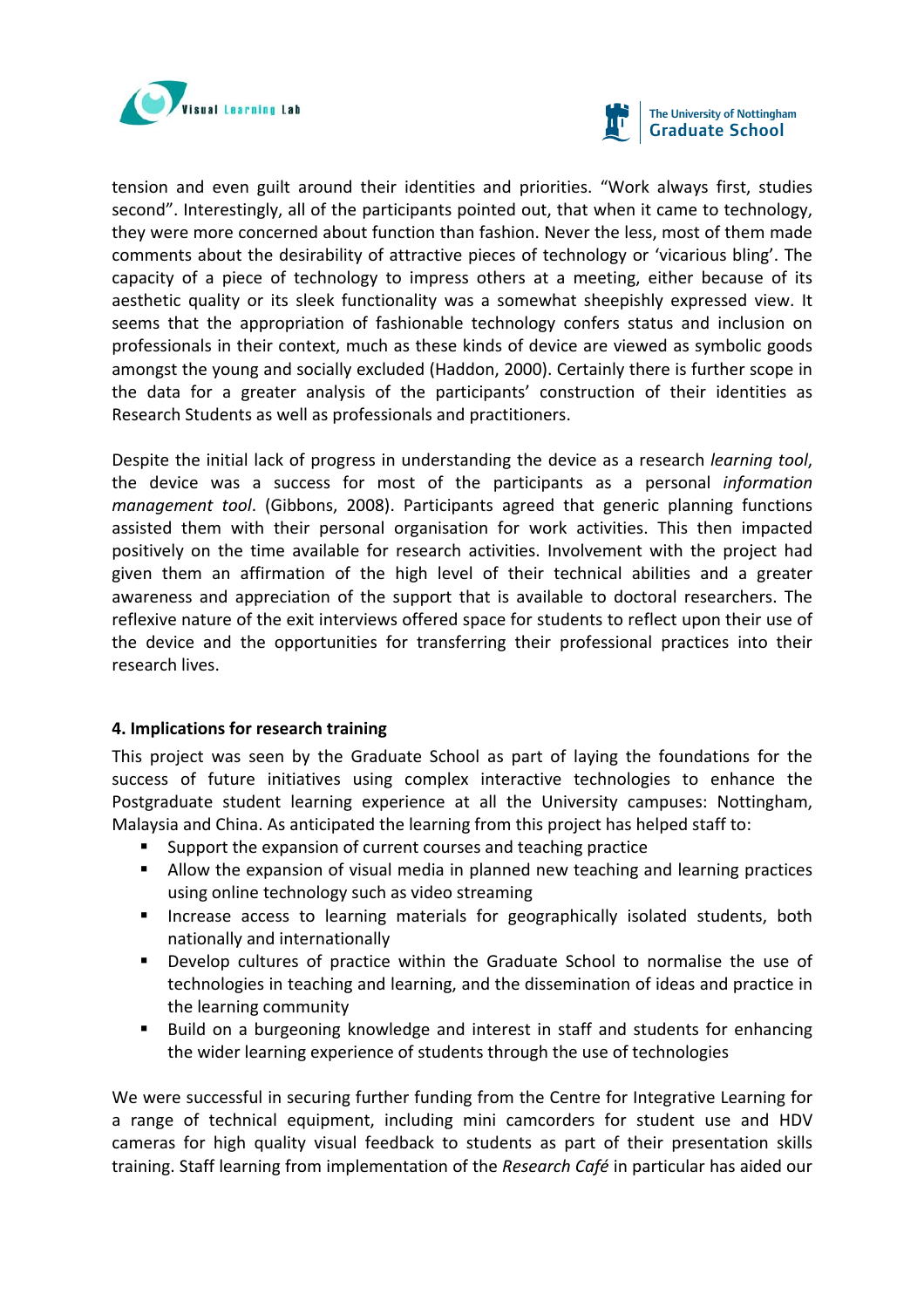



development of an increased number of online modules which have been very successful (in terms of student uptake and positive evaluation). The combination of visual technologies with the capacities of WebCT offers the Graduate School powerful possibilities for developing group learning.

Sun & Zhang's (2004) findings that increased experience, and increased technological, organisational and affective support, lead to increased acceptance of technology are supported. We believe that our current models of online learning are designed with as much consideration of the social factors affecting interaction with technology (Malhotra & Galletta, 1999) as the technology itself (possibly more, given that most of us are not technologists). As a minimum our activities are designed to stimulate discussion and learning around the participants' research, and, to provide a supportive platform for that discussion. We continue to seek ways to provide supportive examples of the use of technology to enhance communication and student dialogue; whether it is for research or social purposes. There is a recognised assumption amongst Graduate School staff that many of our learners have a requirement for flexible learning. Whilst undoubtedly part‐time students (the majority of whom are women) do not have a great deal of flexibility in accommodating the different facets of their lives (Vryonides, 2008), this inclusive attitude is probably helpful to most of our students.

However, as a research training team we have begun to note the variety in quality and extent of discussion between online course instances. The findings of this case-study challenge us to ask about our models of teaching and learning and the methods that we use to scaffold those who are new to our modes of teaching and learning, including e‐learning. Fundamentally we share a model of teaching and learning as a facilitated reflexive process (Schön, 1991). But do we have any agreement beyond this? Newly expanded with time bounded funding it would be unsurprising if a focus on delivery and measurable output was noted. It is Graduate School policy to review courses on a regular basis, however our methodology for examining input or process is limited and this is something we may wish to address as a team. The experience of being involved in the project process and reflective evaluation was arguably the more productive learning experience for our participants in relation to their research. This finding supports the ethos of Roberts funding for researcher‐ led activities, where early career researchers and research students are supported by the Graduate School in the process of design, budgeting, implementation and evaluation of small scale projects of their own devising to develop their generic transferable skills. The findings of this project suggest that in addition to encouraging participation, we may need to carefully facilitate these activities for research students, especially the reflective evaluation of their projects.

## **5. Conclusion**

This VLL funded project has helped to establish a secure foundation for the development of e‐learning in particular. Staff have benefited more than was anticipated from the experience in the development of their technological competences and more staff are engaging with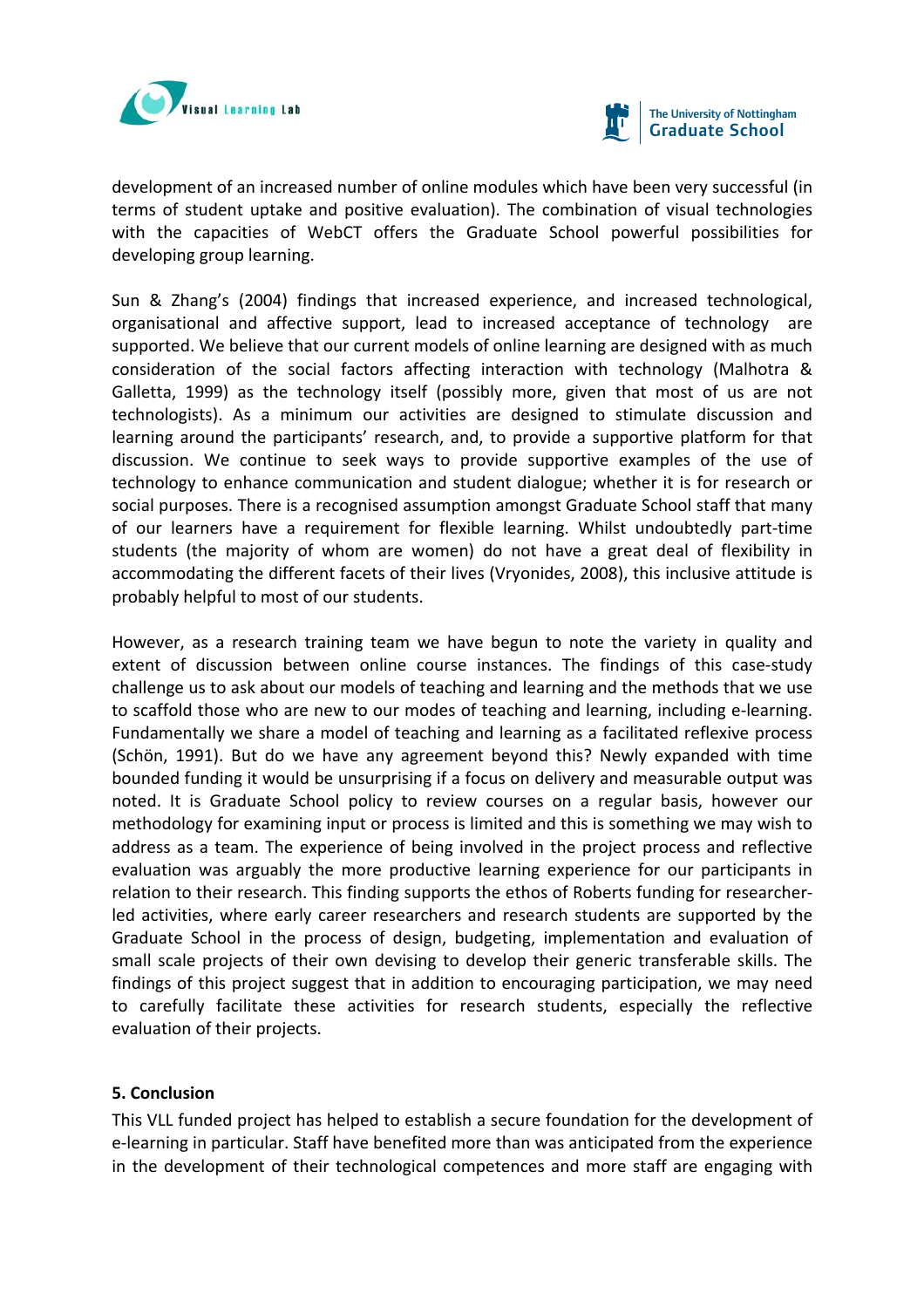



the virtual learning environment. The case‐study showed that having a Pocket PC does not, in and of itself, enhance learning. Part-time doctoral research students identified benefits in having a Pocket PC, especially in relation to personal information and time management. The failure of the device to meet participant expectations around internet functioning, caused disappointment, frustration and ultimately for some, rejection of the device. Critically the project identified the need for technological and social support for students and staff in the appropriation of technology for learning. The transfer of skills and knowledge from professional contexts was not as easily transferred to the research context as we would have predicted for this mature group of professionals. However, explicit and specific opportunities to reflect upon learning can affect the experience of learning positively. This has implications for how the Graduate School research training team develops it teaching and learning methodology for all its courses and models of interaction with students. Learner context is recognised as complex – issues of identity, power, responsibility and agency were of particular relevance for these doctoral students. Conscious transfer of knowledge or behaviour to new contexts may be contingent on these issues. Familiar activities need to be modelled when the context is new. Students may need explicit invitations and supported opportunities to develop their reflective practice.

## **6. Acknowledgements**

The author would like to thank the Visual Learning Lab, and the staff of the Graduate School of the University of Nottingham, for their support in conducting this project and bringing this paper to conference. The author would also like to thank the reviewers for their helpful comments.

# **7. References**

Carroll, J., Howard, S., Vetere, F., Peck, J., & Murphy, J. (2002). Just what do the youth of today whant? Technology appropraietion by young people *35th Hawaii International Conference on System Sciences* (pp. 1777‐1785). Hawaii: IEEE.

Code of practice for the assurance of academic quality and standards in higher education. (2004). (2nd ed.): Quality Assurance Agency for Higher Education.

Cohen, L., Manion, L., & Morrison, K. (2000). *Research methods in education. 5th ed.* (5th ed.). London: Routledge Falmer.

Gibbons, C. A. (2008). How do part‐time Doctoral Students benefit from having a Pocket PC? *International Network for Doctoral Education in Nursing Newsletter, Vol. 7* (No. 2), 4‐5

Haddon, L. (2000). Social Exclusion and Information and Communication Technologies: Lessons from Studies of Single Parents and the Young Elderly *New Media & Society, Vol. 2* (No. 4), 387 ‐ 406.